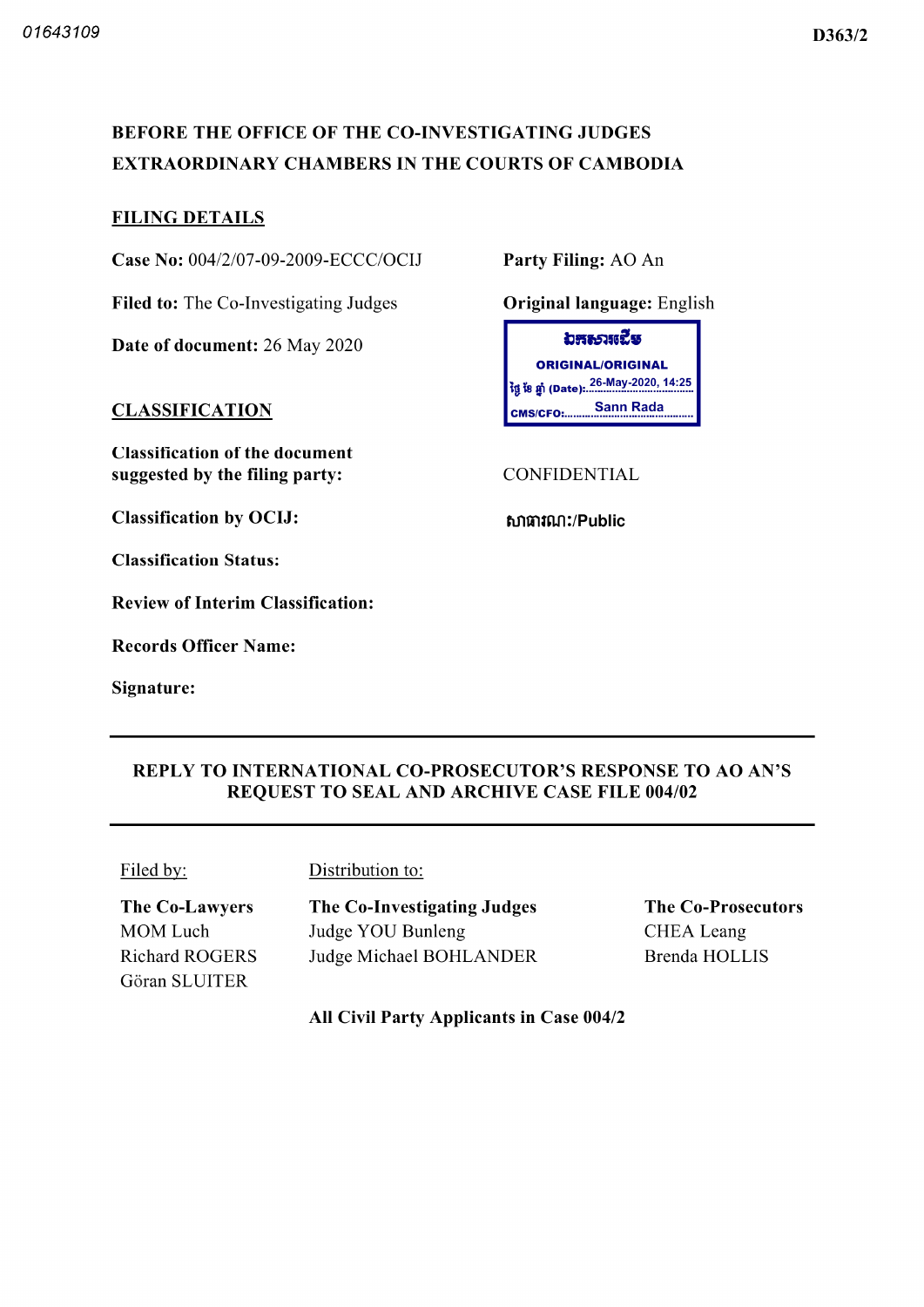D363/2

- 1. AO An, through his Co-Lawyers ('Defence'), respectfully submits this reply to the International Co-Prosecutor's Response to AO An's Request to Seal and Archive Case File  $004/02$  ('Response').<sup>1</sup>
- 2. The International Co-Prosecutor ('ICP') claims that AO An's Request to Seal and Archive Case File 004/02 ('Request')<sup>2</sup> is premature because her appeal<sup>3</sup> against the 'Statement of the Judges of the Trial Chamber of the ECCC Regarding Case <sup>004</sup> Involving AO An' ('3 April Statement')<sup>4</sup> is pending before the Supreme Court Chamber ('SCC').<sup>5</sup> This argument is incorrect and misleading. The Defence filed its *Request* on 17 March 2020, seven weeks before the ICP filed her Immediate Appeal of the Trial Chamber's Effective Termination of Case  $004/2$  ('Immediate Appeal'). Whilst, for reasons beyond the Defence's control, the Request was only electronically notified on 4 May 2020, a courtesy copy was provided to the Office of the Co-Investigating Judges ('OCIJ') and the parties (including the ICP), on 20 March 2020.<sup>6</sup> Thus, the ICP was well aware that the Request was pending before the OCIJ when she filed her Immediate  $Append.<sup>7</sup>$
- 3. The Request was filed to the OCIJ because Internal Rule  $(HR')$  69(2) provides that it is for the OCIJ to seal the Case File on completion of pre-trial proceedings, and  $-$  as in the case in hand  $-$  to archive the dismissed case. The International Judges of the Pre-Trial Chamber ( $'PTC'$ ) confirmed as much, when they stated that 'a Greffier of the [PTC] immediately submitted a filing and notification instruction form upon the issuance of the Considerations directing the RAU to file the Considerations as public and to notify the Considerations to the  $[OCIJ]$  and Parties in Case  $004/2$ <sup>2</sup>.<sup>8</sup> The Trial Chamber implicitly confirmed this position by stating that it had no access to the Case File and no legal

<sup>&</sup>lt;sup>1</sup> Case No. 004/2/07-09-2009-ECCC/OCIJ, International Co-Prosecutor's Response to Request to Seal and Archive Case File 004/02 ('Response'), **D363/1**, 14 May 2020.

<sup>&</sup>lt;sup>2</sup> Case No. 004/2/07-09-2009-ECCC/OCIJ, Request to Seal and Archive Case File 004/02 ('Request'), **D363**, 17 Mar. 2020.

 $^3$  Case No. 004/2/07-09-2009-ECCC/OCIJ, International Co-Prosecutor's Immediate Appeal of the Trial Chamber's Effective Termination of Case  $004/2$ ,  $E004/2/1$ , 4 May 2020.

<sup>&</sup>lt;sup>4</sup> Trial Chamber, 'Statement of the Judges of the Trial Chamber of the ECCC Regarding Case 004/2 Involving AO An', available at https://eccc.gov.kh/en/articles/statement-judges-trial-chamber-eccc-regarding-case-0042involving-ao.

*Response*, para. 10.

Email correspondence on behalf of Co Lawyers re AO An's courtesy copy of his Request to Seal and Archive Case File  $004/02$ , 20 Mar. 2020, attached as App. 1.

Email correspondence from the ICP re courtesy copy of her Immediate Appeal of the Trial Chamber's Effective Termination of Case 004/02, 4 May 2020, attached as App. 2.

<sup>&</sup>lt;sup>8</sup> International PTC Judges, *Interoffice Memorandum Dated 12 March 2020 Regarding the Transfer of Case* File  $004/2$ , **D359/36 & D360/45**, para, 8.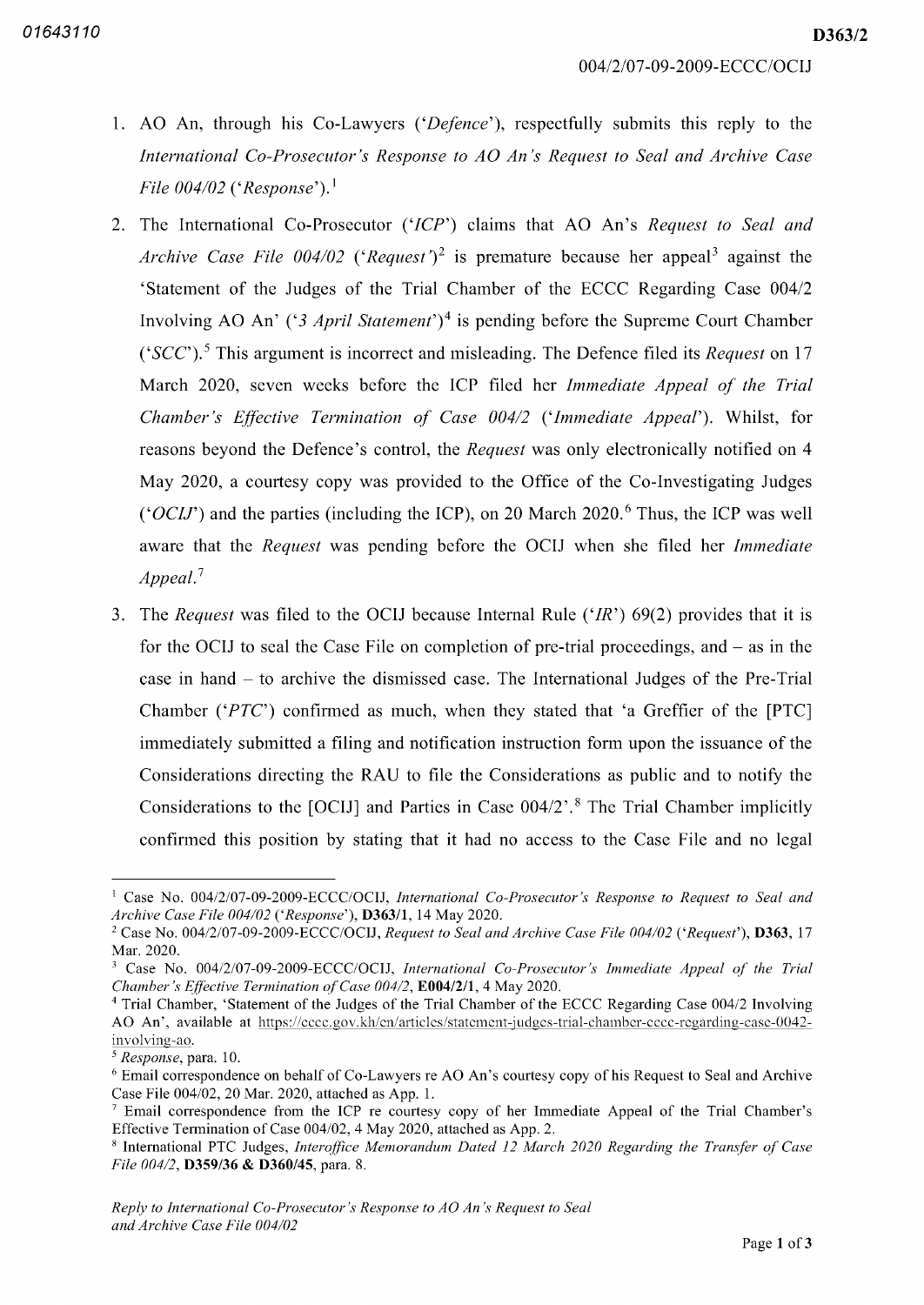D363/2

powers to obtain that access.<sup>9</sup> Thus, the Trial Chamber was never seised with Case  $004/02$ , since the OCIJ had not yet completed the procedure mandated by IR  $69(2)$ . Consequently, it was the ICP's *Immediate Appeal* that was premature, as she is attempting to appeal a 'decision' that has not yet (and could not have yet) been made.

- 4. Furthermore, as explained in AO An's Letter Regarding His Response to ICP's Immediate Appeal of the Trial Chamber's Effective Termination of Case 004/2, dated 14 May 2020, the ICP's appeal is inadmissible and fails on the merits.<sup>10</sup>
- 5. Finally, in the *Response*, the ICP again incorrectly asserts that 'only a supermajority overturning the Indictment can prevent this case from moving forward to trial', and she misunderstands the principle of *in dubio pro reo*.<sup>11</sup> She continues to deny the existence of the Order Dismissing the Case Against AO An ('Dismissal Order')<sup>12</sup> and the opinion of the National PTC Judges in the Considerations on Appeals Against Closing Orders Considerations on Appeals').<sup>13</sup>
- As previously argued by the Defence and incorporated herein,<sup>14</sup> AO An's case was effectively terminated upon the issuance of the *Considerations on Appeals*,<sup>15</sup> which did not overturn the Dismissal Order.<sup>16</sup> This dismissal stands pursuant to IR 77(13)(a) and in light of Article 38 of the Constitution of the Kingdom of Cambodia. Even if the Closing *Order (Indictment)* also stands under IR 77(13)(b), it does not affect the validity of the Dismissal Order. The 3 April Statement by the Trial Chamber supports the Defence's position, confirming that AO An's case was completed almost six months ago.

<sup>&</sup>lt;sup>9</sup> Email correspondence from the Greffier of the Trial Chamber to the parties concerning Case 004/02, D359/36.2 & D360/45.2, 21 Jan. 2020; Email correspondence from the Greffier of the Trial Chamber concerning Case 004/02, **D359/36.8 & D360/45.8**, 10 Feb. 2020.

<sup>&</sup>lt;sup>10</sup> The ICP's appeal is not admissible under IR  $104(4)(a)$  or the SCC's inherent jurisdiction. With respect to the merits, the Trial Chamber did not err in law or abuse its discretion. Letter Regarding AO An's Response to International Co-Prosecutor's Immediate Appeal of the Trial Chamber's Effective Termination of Case 004/2 ('Letter Response'), 14 May 2020, attached as App. 3.

 $\frac{11}{11}$  Response, paras 11-12.

<sup>&</sup>lt;sup>12</sup> Case No. 004/2/07-09-2009-ECCC/OCIJ, Order Dismissing the Case Against AO An ('Dismissal Order') D359, 16 Aug. 2018.

<sup>&</sup>lt;sup>13</sup> Case No. 004/2/07-09-2009-ECCC/OCIJ (PTC60), Considerations on Appeals Against Closing Orders 'Considerations on Appeals'), **D359/24 & D360/33**, 19 Dec. 2019.

<sup>&</sup>lt;sup>14</sup> Letter Response; Request; Case No. 004/2/07-09-2009-ECCC/OCIJ (PTC60), Reply to International Co-Prosecutor's Response to AO An's Request for confirmation that all required Administrative Actions have been taken to Archive Case File  $004/02$ , **D359/31 & D360/40**, 17 Mar. 2020; Case No.  $004/2/07-09-2009-$ ECCC/OCIJ (PTC60), Response to International Co-Prosecutor's Request for All Required Administrative Actions to be Taken to Forward Case File  $004/2$  (AO An) to the Trial Chamber, **D359/26 & D360/35**, 18 Feb. 2020; AO An Defence Team, 'Request for confirmation that the Trial Chamber has not been lawfully seized of Case 004/02; in the alternative, request for time extension and guidance for filing preliminary objections under Internal Rule 89, 30 Dec. 2019, attached as App. 4.

<sup>&</sup>lt;sup>15</sup> Considerations on Appeals.

<sup>&</sup>lt;sup>16</sup> Dismissal Order.